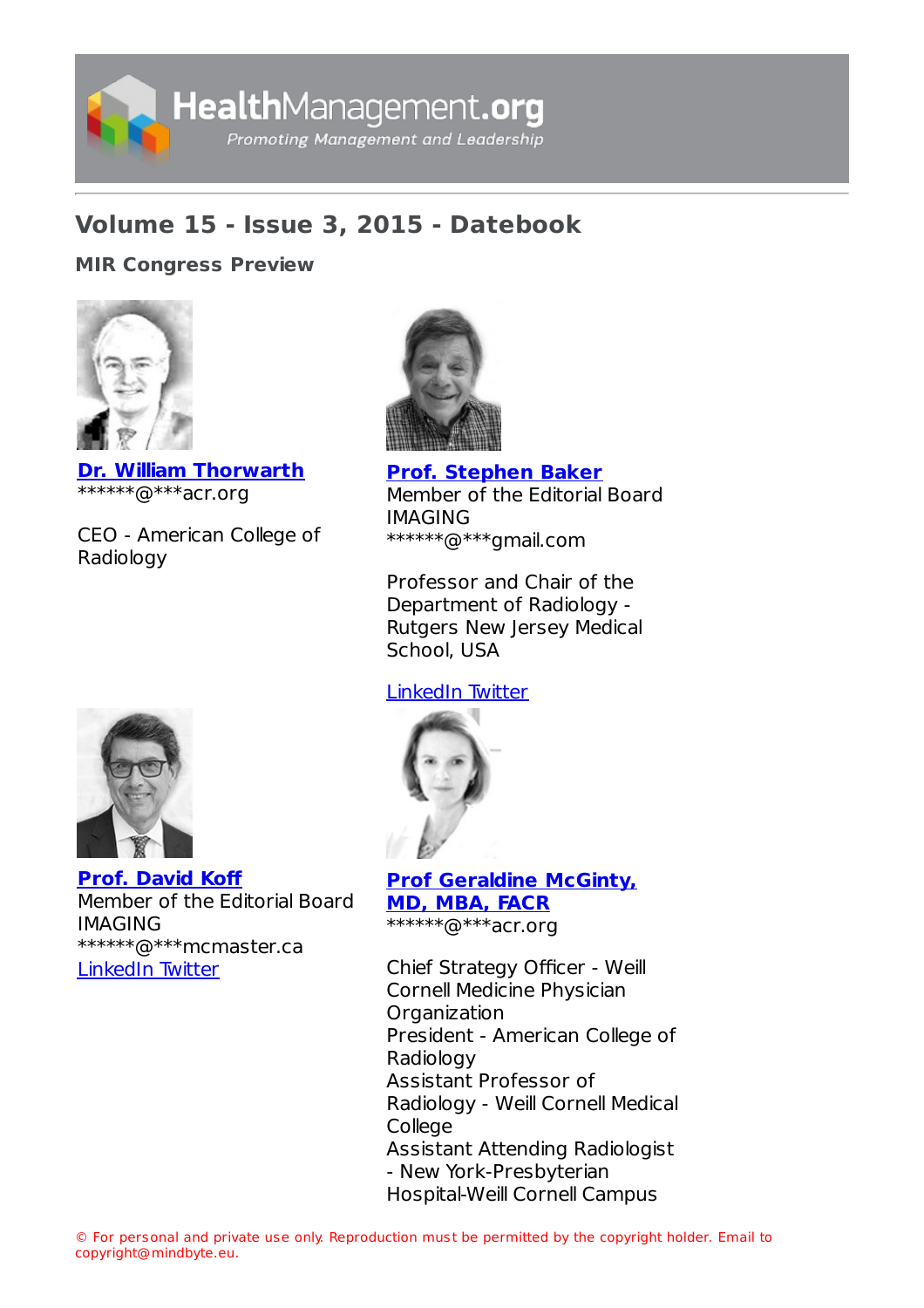**The opportunity to mingle with renowned radiologists from Europe, North America and beyond whilst discussing and learning about management and leadership comes just once a year.The 2015 Management in Radiology Annual Scientific Meeting takes place in the elegant surroundings of Fairmont Rey Juan Carlos Hotel in the heart of Barcelona from 8-9 October.**

### **Programme**

**Thursday 8 October 2015**

#### **09:00 Welcome and Introduction**

**Prof. Bernd Hamm**, European Society of Radiology 2nd Vice-President

**Prof. Peter Mildenberger**, Chairman, Management in Radiology Subcommittee of the European Society of Radiology Quality, Safety and Standards Committee

#### **09:15 Multiprofessional Organisation of Radiology Departments**

**Jim Reekers, The Netherlands** - Management challenges of complex radiology departments: Bottlenecks and solutions

**09:30 Roles and Responsibilities in a Radiology Department: Visions Towards an Integrative Approach**

**Jane Adam, UK** - The radiologist´s perspective

**Jim Reekers, The Netherlands** - The interventionalist's perspective

**Håkon Hjemly, Norway** - The radiographer's perspective

**Carmel J. Caruana, Malta** - The medical physicist's perspective

**Rhidian Bramley, UK** - The information scientist's perspective

**Teamwork Panel Discussion**: a Tool for a Sustainable Future of Medical Imaging Professions

#### **11:30 Auditing and Peer Review**

**Peter Mildenberger** - Accreditation and clinical audit: A new paradigm for European medical imaging: An introduction

**Jan Schillebeeckx, Belgium** - Practical experience and results of clinical audits in radiology departments of European University Hospitals

**Peter Cavanagh, UK** - Auditing and peer review: Maximising quality, decreasing errors

**Graciano Paulo, Portugal** - A model for harmonisation of radiology practice in Europe

**Tarek Laswad, Switzerland** - Peer review to improve radiology reporting quality: experience in a private setting

**Panel Discussion**: The pros and cons of auditing and peer review

#### **14:00-16:50 Workshops on Professional Issues**

Three workshops are available, starting at 14:00, 15:00 or 16:00 to enable delegates to participate in all three.

**Workshop 1:** Workflow, control tools and clinical audit (Christoph Wald, USA)

**Workshop 2:** How to bring structured reporting into real life (Robert Oberle, USA & Peter Mildenberger)

**Workshop 3:** Essentials in leadership – David Koff, Canada

© For personal and private use only. Reproduction must be permitted by the copyright holder. Email to copyright@mindbyte.eu.